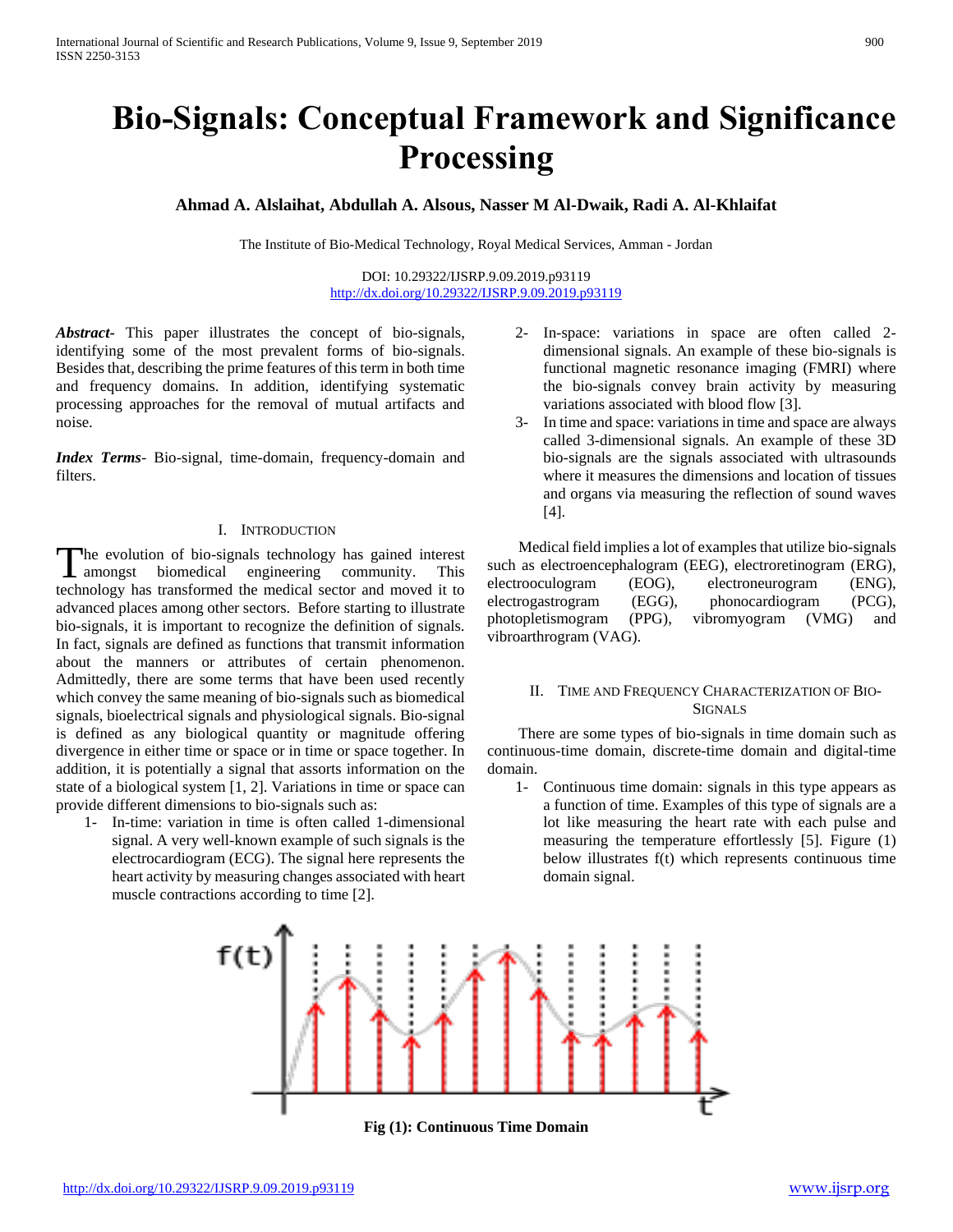International Journal of Scientific and Research Publications, Volume 9, Issue 9, September 2019 901 ISSN 2250-3153

2- Discrete time domain: signals in this type look like a function of samples. An example of this type of biosignals is measuring the glucose of a patient every hour. Figure (2) illustrates a discrete time signal.



**Fig (2): Discrete Time Domain**

3- Digital domain: signals in this type combine a representation of signals in type 2 (i.e. discrete time domain) with values limited to quantized levels. An example of this type is measuring temperature hourly with a resolution of  $1^{\circ}$  C. Figure (3) below illustrates a digital signal



### **Fig (3): Digital Signal**

 Moreover, there are some features should be considered regarding bio-signals. The first characterization associated with bio-signals is the sampling rate. The sampling rate is defined as the frequency at which a continuous signal is sampled. The rate of this frequency in accordance with time is the sampling rate. Another characterization associated with bio-signals is the amplitude. However, amplitude is defined as the intensity of any biological phenomenon. The third characterization of bio-signals is the duration. In fact, signals are supposed to be available all the time of measurement, but researchers are considered often with samples of signals in certain duration [6].

 Furthermore, periodicity is considered significant characterization of bio-signals. Indeed, periodic signals are signals that repeat itself every certain period like every minute or every hour. On the other hand, aperiodic signals are signals where the shape of the signals never repeats. Additionally, predictability is another characterization of bio-signals. This characterization has some important forms such as deterministic where the signal can be predicted within a forecast window. The signal can also be random where the values of the signal cannot be exactly estimated.

## III. BIO-SIGNALS PROCESSING

 Bio-signals are always having a lot of information which need to be extracted and recognized. Artifacts, noise and missing values can affect badly the information embedded in any signal. Hence, processing of bio-signals aims to extract clinically important information existed but hidden in the signal. Processing of bio-signals aspires to achieve clear and novel goals and achievements to advance the development of engineering sector in general and biomedical engineering specifically. Bio-signal processing tries to eliminate the bias of manual measurements to advance measurement's precision as well as reproducibility [7]. Bio-signal important is with great importance and this can be seen in its ability to extract variables and values to support illustrate and comprehend the information embedded in a signal. For the most part, processing tries to eliminate noise to moderate the technical insufficiencies of readings and measurements, and to distinct the desired physiological process from meddlesome processes. In fact, there are several methods to employ bio-signals processing such as